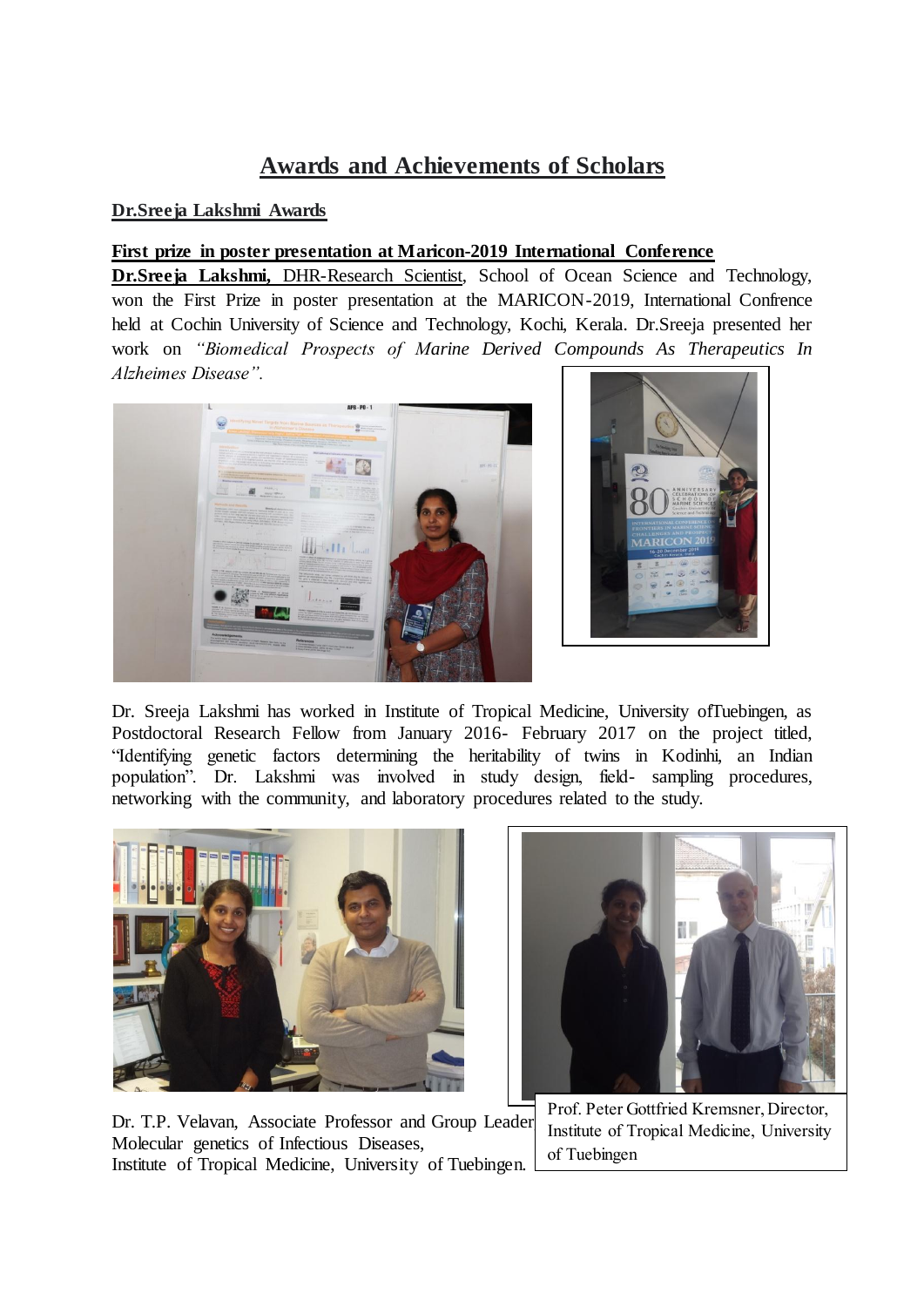Dr. Sreeja Lakshmi was awarded with a MASTS (Marine Alliance Science Technology Scotland) **International Award for Post Doctoral and Early Career Researcher Exchange (PECRE), Scotland and worked in School of Biological Sciences, University of** Aberdeen, Scotland under the guidance of Prof. Chris Secombes, Regius Chair of Natural History, International Centre for Aquaculture Research & Development, University of Aberdeen, from 10-05-2019 to 18.06.2019. As a part of my current project,I had an opportunity to initiate a collaborative work with Prof. Bettina Platt, Chair in Transitional Neuroscience, School of Medicine, University of Aberdeen. A part of my current project (funded by Department of Health Research) will be carried out in Prof. Platt lab for the immunohistochemistry analysis with the marine bioactive compounds and specific antibodies against the target antigen. The analysis will bring out the effect of the compounds in reducing the concentration of Tau in brain tissues.In parallel, I was actively involved in scientific approaches that Prof. Chris lab put forward for the identification of pathogenic agents as well as diagnostic strategies in diseased fishes, like amoebic gill disease in Atlantic salmon which is a major current problem faced by Atlantic salmon farming in Scotland.I could understand the problems faced in Scottish Aquaculture and treatments applicable to overcome the same.I was also involved in analysis of individual gene expression ranging from primer designing, RNA isolation and cDNA synthesis, through to qPCR measurement. As a part of the project I visited Centre for Genome-Enabled Biology and Medicine (CGEBM) and got introduced to next generation sequencing (NGS). Apart from the method trainings acquired, it was also very informative to understand the regulations related to animal work research in the UK and essential biosecurity safety requirements needed for pathogen work with aquatic animals. MASTS fellowship period was very productive in performing my project related works as well as to understand the pathogenic infections associated with health issues of farmed fish. Above all, this visit has paved the way to a great opportunity to open up scientific collaborations and future exchange visits between University of Aberdeen and Kerala University of Fisheries and Ocean Studies, Kerala with help from the MASTS scheme of fellowships.I am thankful to MASTS for the PECRE award, Prof. Chris Secombes for being my host for the opportunity to visit Scotland, which helped to initiate healthy collaborations with the marine sector here.I express my sincere gratitude to my mentor Dr. S. Sureshkumar, Director, School of Ocean Science and Technology (SOST), KUFOS, Kochi, for his encouragements and timely support. I sincerely thank KUFOS for support towards research achievements.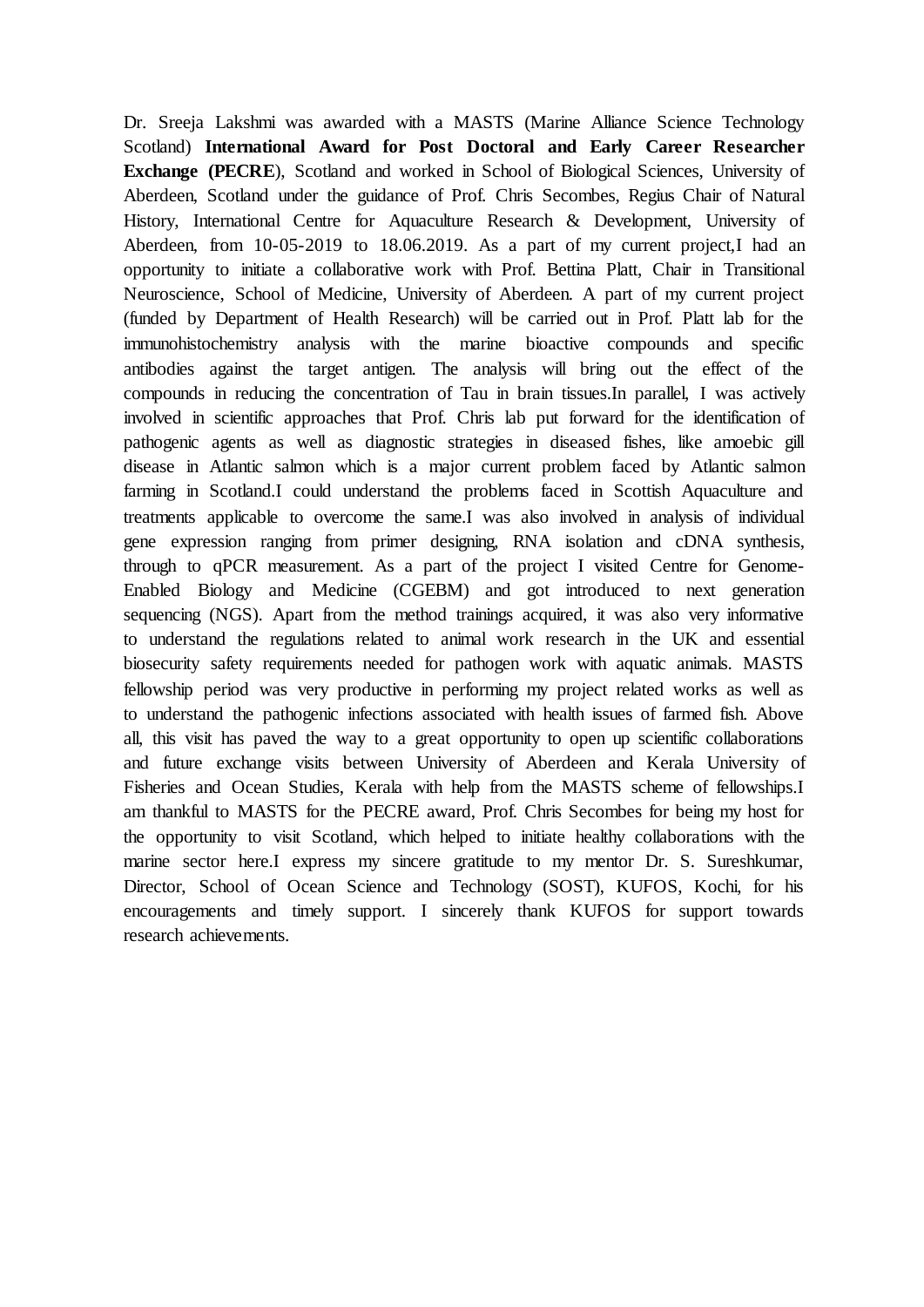

Zoology Building, University of Aberdeen



With Prof. Chris Secombes With Prof. Bettina Platt

**Rubeena- Awards**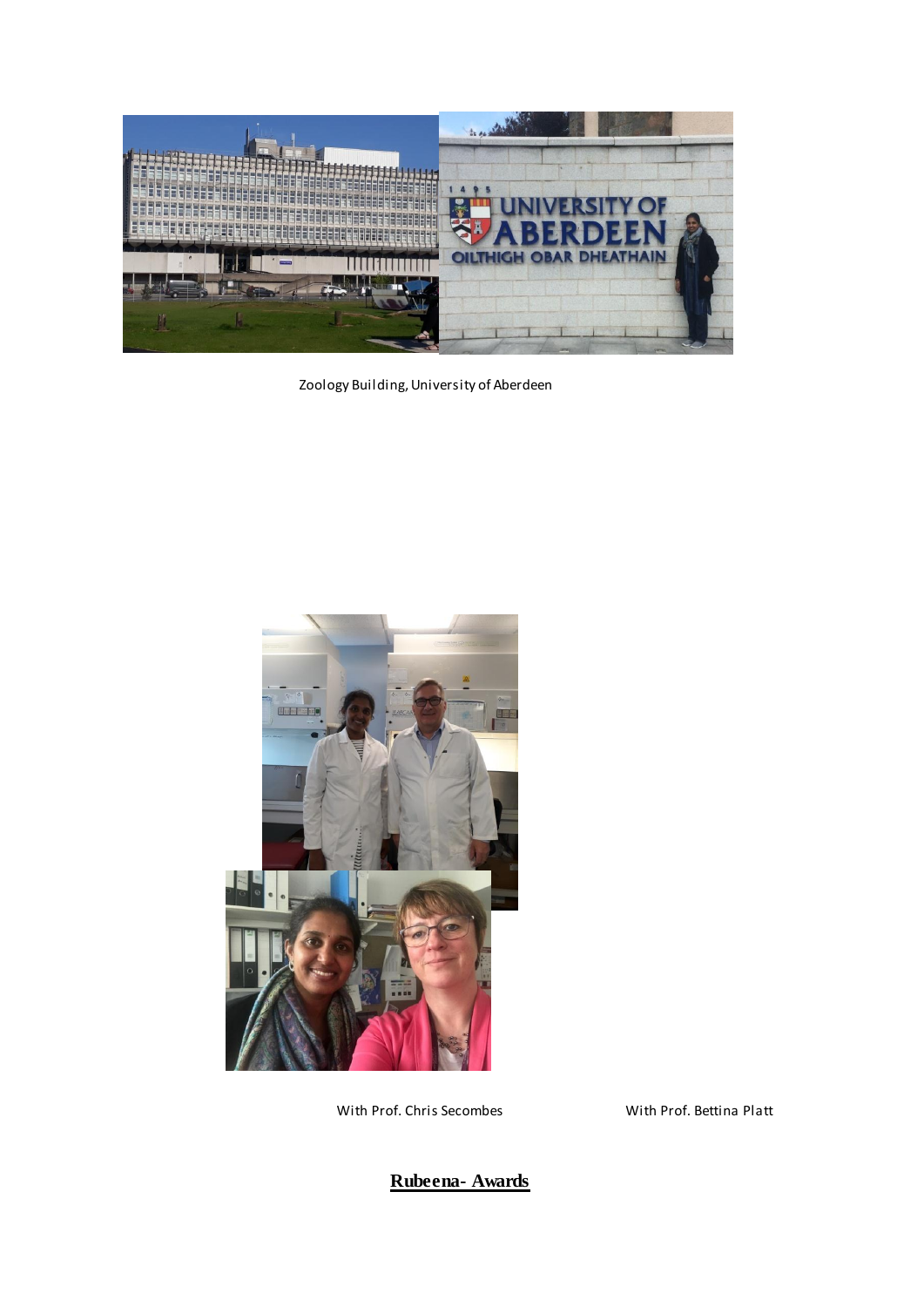- 1. Secured **International Veterinary and Vaccinology Network fellowship** for attending IVVN Annual Conference to be held at Hotel Melia, Vietnam during 12th to 15thOct, 2020.
- 2. Secured **Best Poster Presentation Award** for **a poster** on Enhancement of antimicrobial activity of lectin conjugated with copper nanoparticles against aquatic pathogens at an international conference on Aquatic Resources and Blue Economy (AQUABE 2019) held at hotel Le Meridien, Kochi, during 28th to 30th November, 2019.



- 3. Secured **Best Oral Presentation Award** for **a paper** on '**Synthesis and Characterization of Lectin coated Platinum nanoparticles for application in Aquaculture'** at '3rd International Congress on Fisheries and Aquatic Research', organised by Centre Karadeniz Technical University, Munzur University, Isparta University of Applied Sciences and Anatolia Science Academy in Istanbul, Turkey, during 28<sup>th</sup> to 30<sup>th</sup> August, 2019.
- 4. Secured **International Veterinary and Vaccinology Network fellowship** for attending 19th Fish Immunology workshop held at Wageningen University, The Netherlands during 30th April to 3rd May, 2018.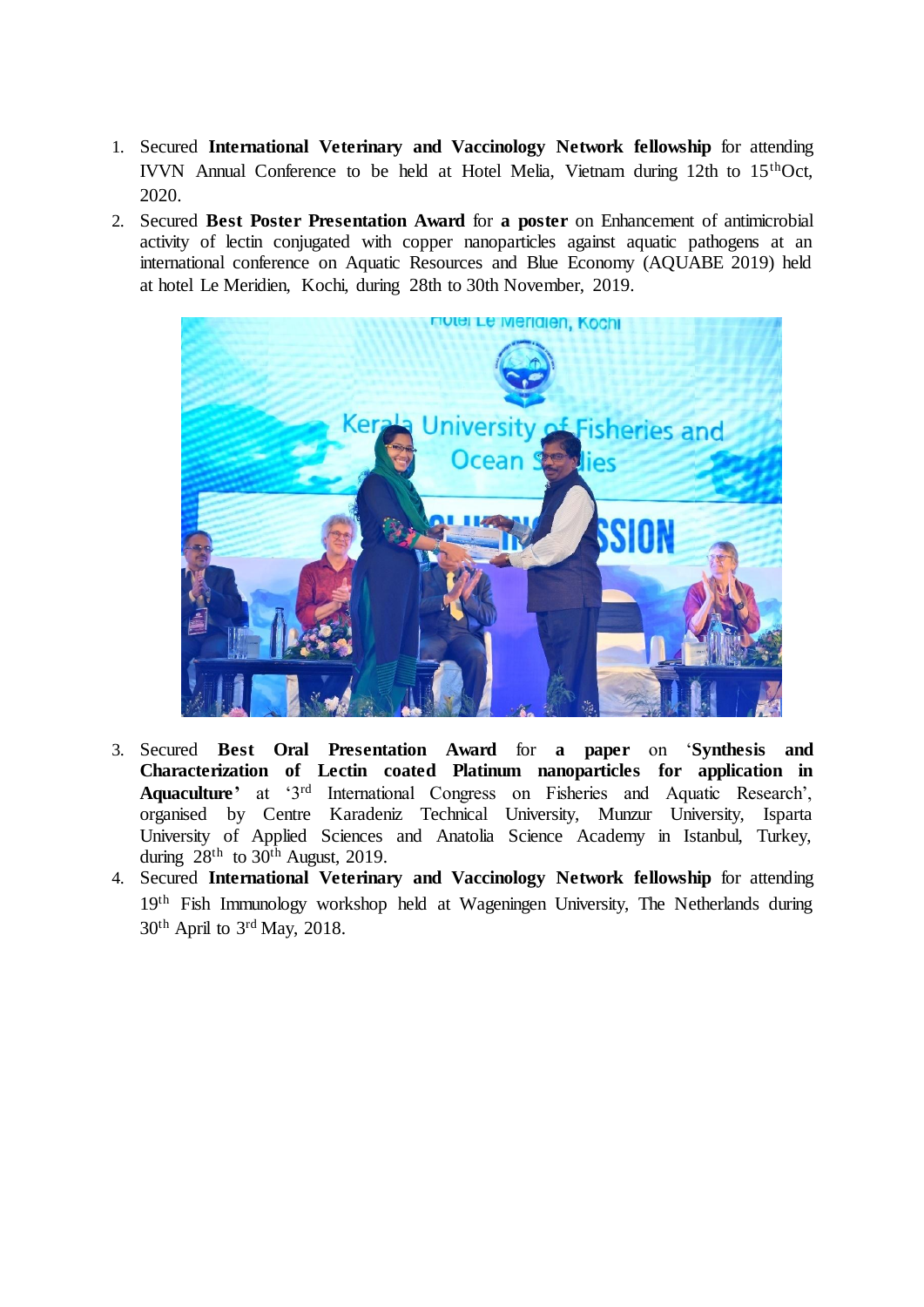

5. Secured a Certificate from Dr. Velavan, University of Tuebingen, Germany on completing **3 month internship** program associated with the Project on Twinning during October – December 2016.



6. Secured a **partial scholarship and travel award** to attend NGBT conference 2016, organized by Scigenom Research Foundation (SGRF) from 3rdto 5th Oct, 2016.

## **Amitha Awards**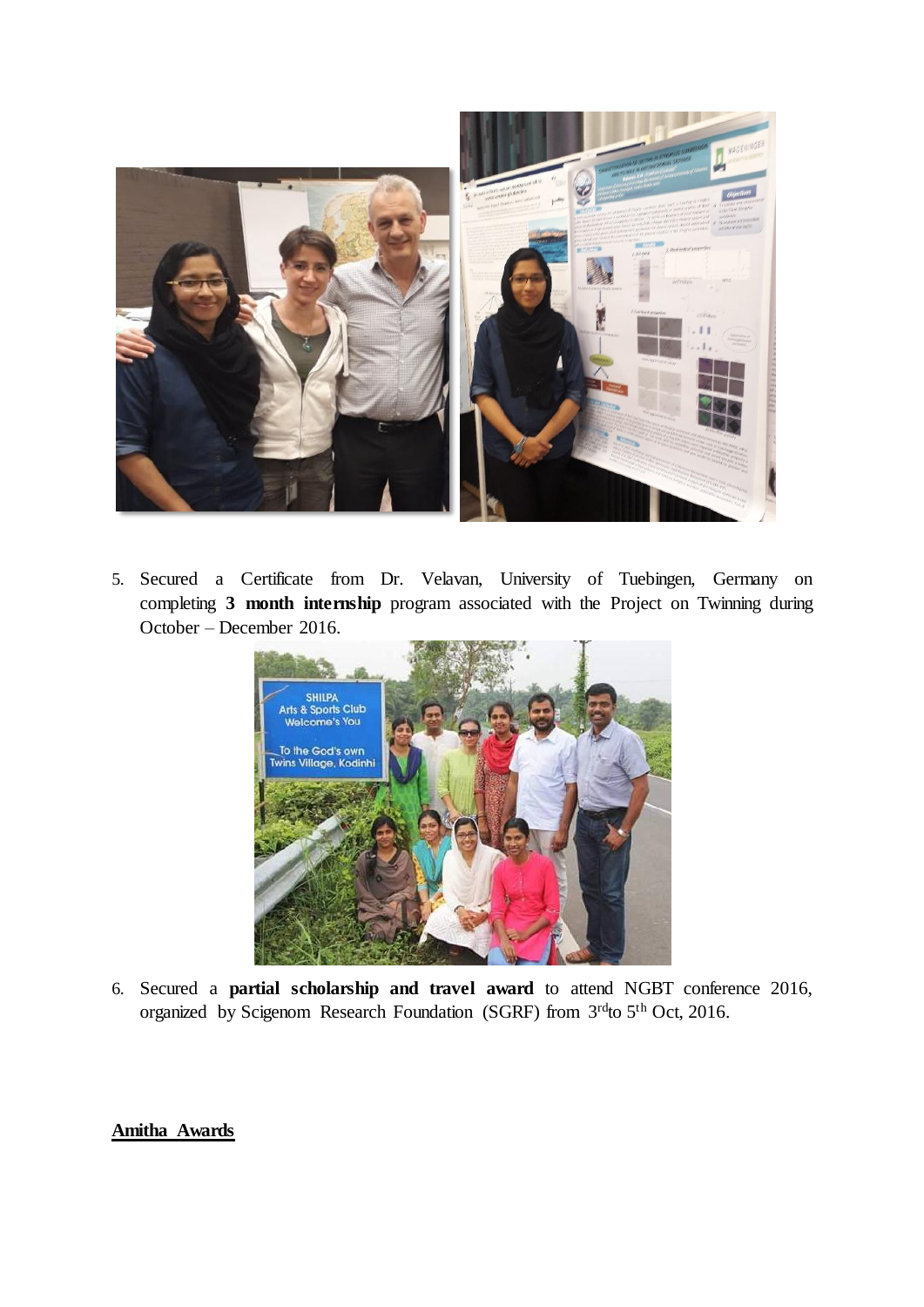- **Amitha Kurian** and Preetham Elumalai. "Comparative study on the effects of biological and chemical synthesized ZnO nanoparticle in Nile tilapia (Oreochromis niloticus)" and won second position at the Biennial National conference 'Nano India 2019' supported by Department of Science and Technology, held at Mahatma Gandhi University, Kottayam, Kerala, India during 26<sup>th</sup> & 27<sup>th</sup> April, 2019.
- **Amitha Kurian** and Preetham Elumalai. "Nutritional impact and immune responses to Indian plant L. aspera as dietary supplementation in Nile tilapia (Oreochromis niloticus) at the NGBT International conference, held at Mumbai during September 30- October 2nd, 2019 supported by **NGBT** YUVA Scholarship award to participate.



- **Amitha Kurian** and Preetham Elumalai won the best poster award for "Effects of chemical and green synthesized (*Leucas aspera* and Oxy-cyclodextrin complex) zinc oxide nanoparticles on Nile tilapia" at the 3rd International congress on fisheries and aquatic research" organized by Karadeniz Technical University, Munzur University, Isparta University of Applied Sciences and Anatolia Science Academy in Istanbul, Turkey on 28-30 August, 2019.
- Received training in immunological assays at Chiang Mai University, Thailand under the guidance of Dr. Hien Van Doan, Dept. of Animal and Aquatic Sciences, Faculty of Agriculture, Chiang Mai University from June till September, 2018.